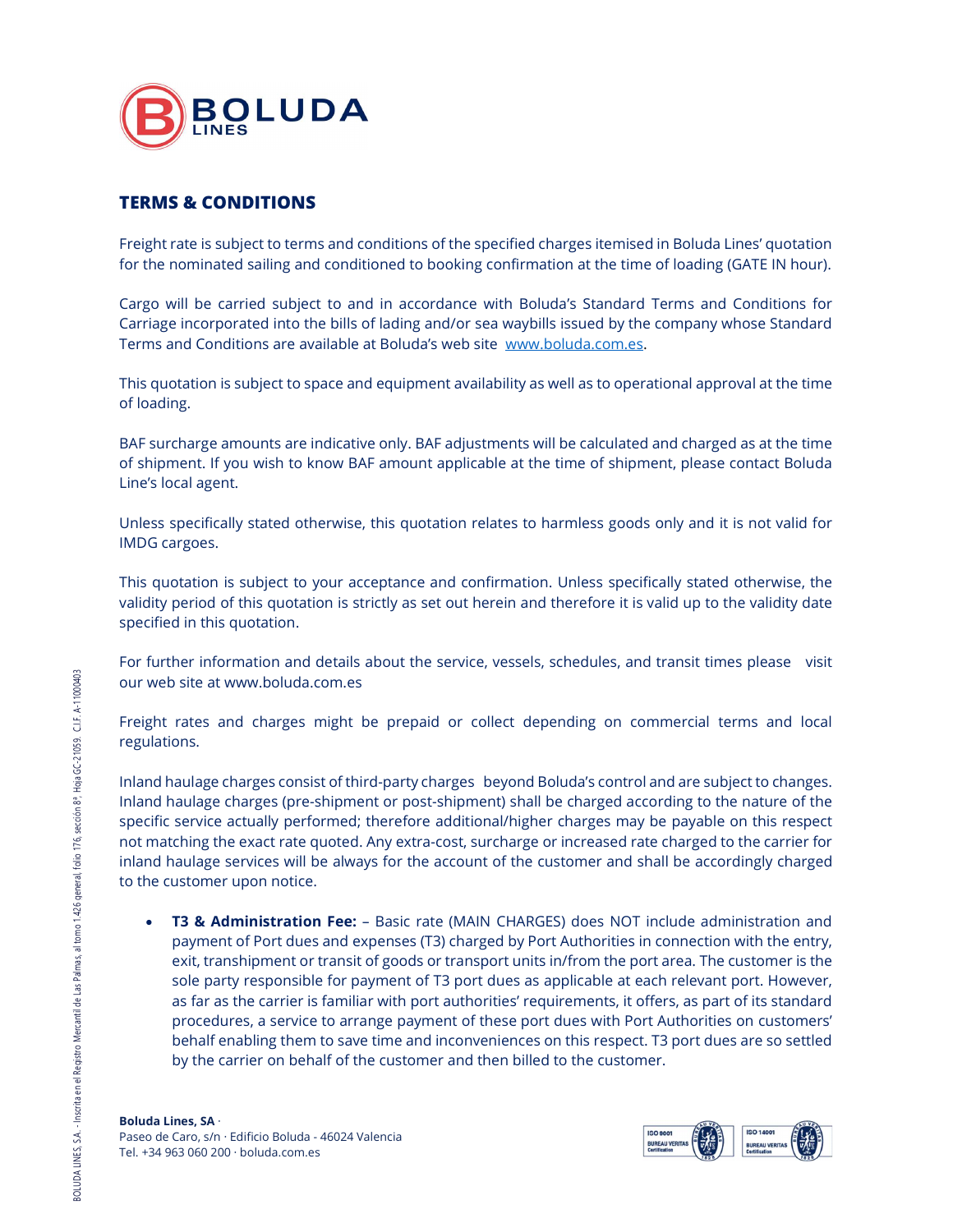

This additional charge covers Boluda Lines' payment of T3 port dues (including those applicable to empty units) on behalf of the customer and the administration costs incurred therefrom. Administration and payment of T3 will be arranged through Carrier's ship agent or the local Terminal in accordance with applicable local law and regulations. Settlement of T3 port dues shall be conducted following the Simplified Estimation Scheme as provided by current legislation. By accepting the offer, the customer expressly consents the application of the Simplified Estimation Scheme for calculating the applicable T3 port due's amount as well as the carrier's administration costs involved in coordinating and arranging T3 payment with third parties. \* Should customer expressly request payment of T3 to be arranged and paid directly by himself at his own, he must provide Boluda Lines with enough written evidence proving actual payment of T3 port dues in compliance with applicable regulations.

• **CARGO INSURANCE COVERAGE**: Basic rate (MAIN CHARGES) does NOT include cargo insurance coverage. Providing proper cargo insurance is the sole responsibility of the customer and at for his own account and at his own expense. Should the customer requests Boluda Lines to procure the contracting of cargo insurance, this will be quoted separately.

\* Boluda Lines' liability is covered by its civil liability insurance covering its civil lability as Carrier according to contractual and legal provisions. To be noted that Boluda Lines' liability for damage to cargo is contractually and legally limited as provided in the company's General Conditions for Carriage incorporated into the bills of lading issued by the company, whose General Terms and Conditions are available at Boluda's web page www.boluda.conm.es, and in accordance with the legal provisions mentioned therein. By accepting the offer, the customer acknowledges accepts and agrees on such General Terms and Conditions in their entirety as fully incorporated and applicable to any contract of transport even though they are not printed or stamped in the Bill Lading issued for a particular shipment. Boluda Lines' liability for loss or damage to the cargo will not exceed in any case the limits of liability as provided in the mentioned General Terms and Conditions for Carriage.

Carriage.<br>
• **VGM SERVICE:** To be noted<br>
of each shipment to their s<br>
(SOLAS) Convention and<br>
Directorate of Merchant M.<br>
the shippers' responsibilit<br>
government guidelines and<br>
of the customer for those<br>
payment of the VG VGM SERVICE: To be noted that shippers are required to provide the Verified Gross Mass (VGM) of each shipment to their sea carrier and the terminal operator pursuant to Safety of Life at Sea (SOLAS) Convention and mandatory national laws (Resolution from the Spanish General Directorate of Merchant Marine dated 15th June 2016). According to these regulations it remains the shippers' responsibility to obtain and provide the VGM, in accordance with such local government guidelines and provisions, prior to loading.

Boluda Lines offers a VGM weighing service (Boluda Lines acting as authorized VGM representative of the customer for those purposes) according to the below provisions and in consideration of payment of the VGM charge. This charge covers potential extra cost incurred in terminals due to VGM (Verified Gross Mass)

VGM service should be requested at the time of asking for a quoting and at any event no later than 48 hours prior to the container entrance in the Terminal. If requested with such a prior notice Boluda shall not charge any extra VGM Charge over the basic rate. In case the request is otherwise made outside the stipulated time limit, Boluda Lines shall bill to the customer all and any extra costs and expenses charged by the Terminal for the provision of the weighing and verification services by the Terminal itself.